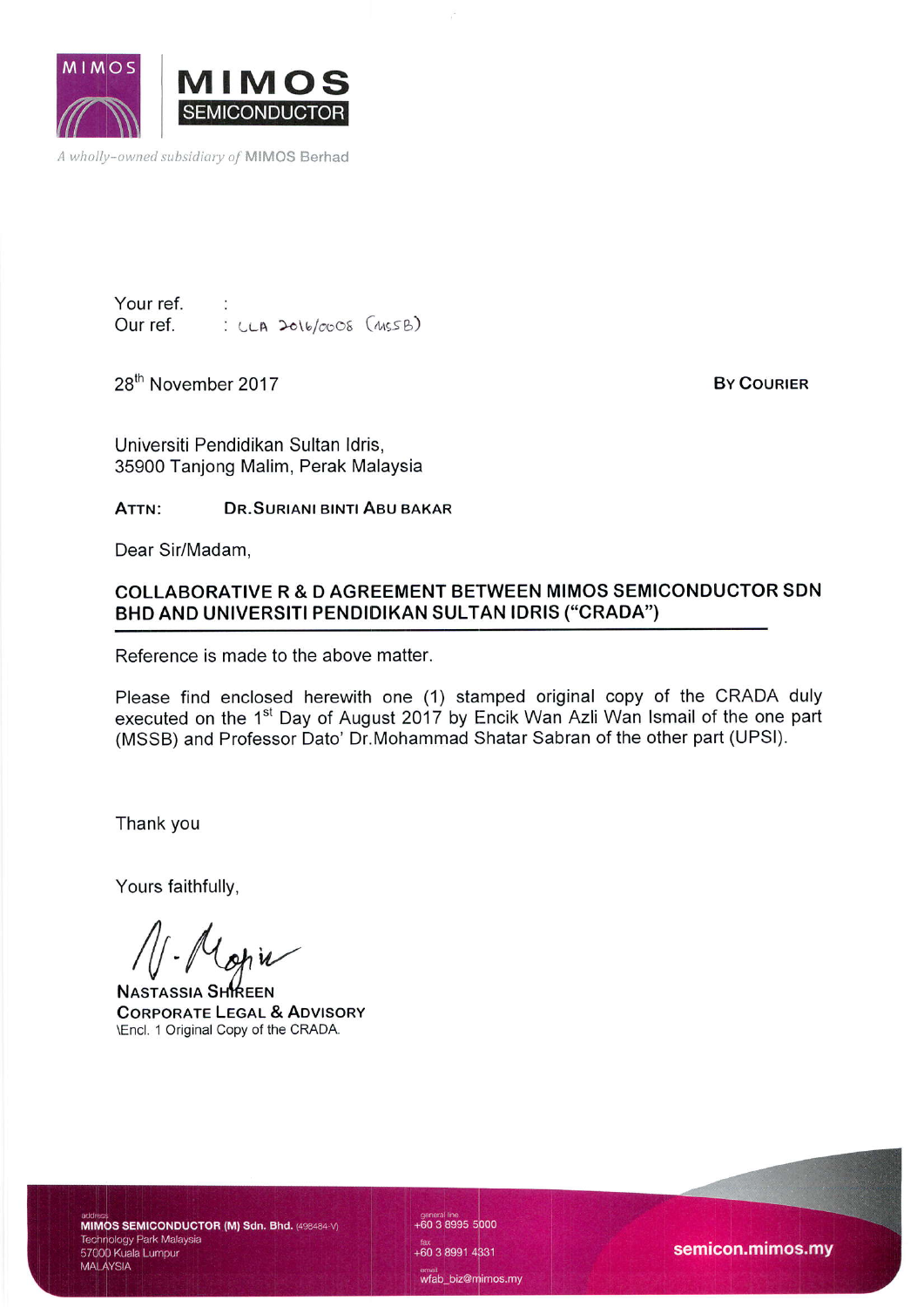**Between** 

# **MIMOS SEMICONDUCTOR (M) SDN BHD**

and

 $\lambda$ 

## **UNIVERSITI PENDIDIKAN SULTAN IDRIS (UPSI)**

 $-3$ 

 $\mathbb{R}^2$ 

## **COLLABORATIVE RESEARCH AND DEVELOPMENT AGREEMENT**

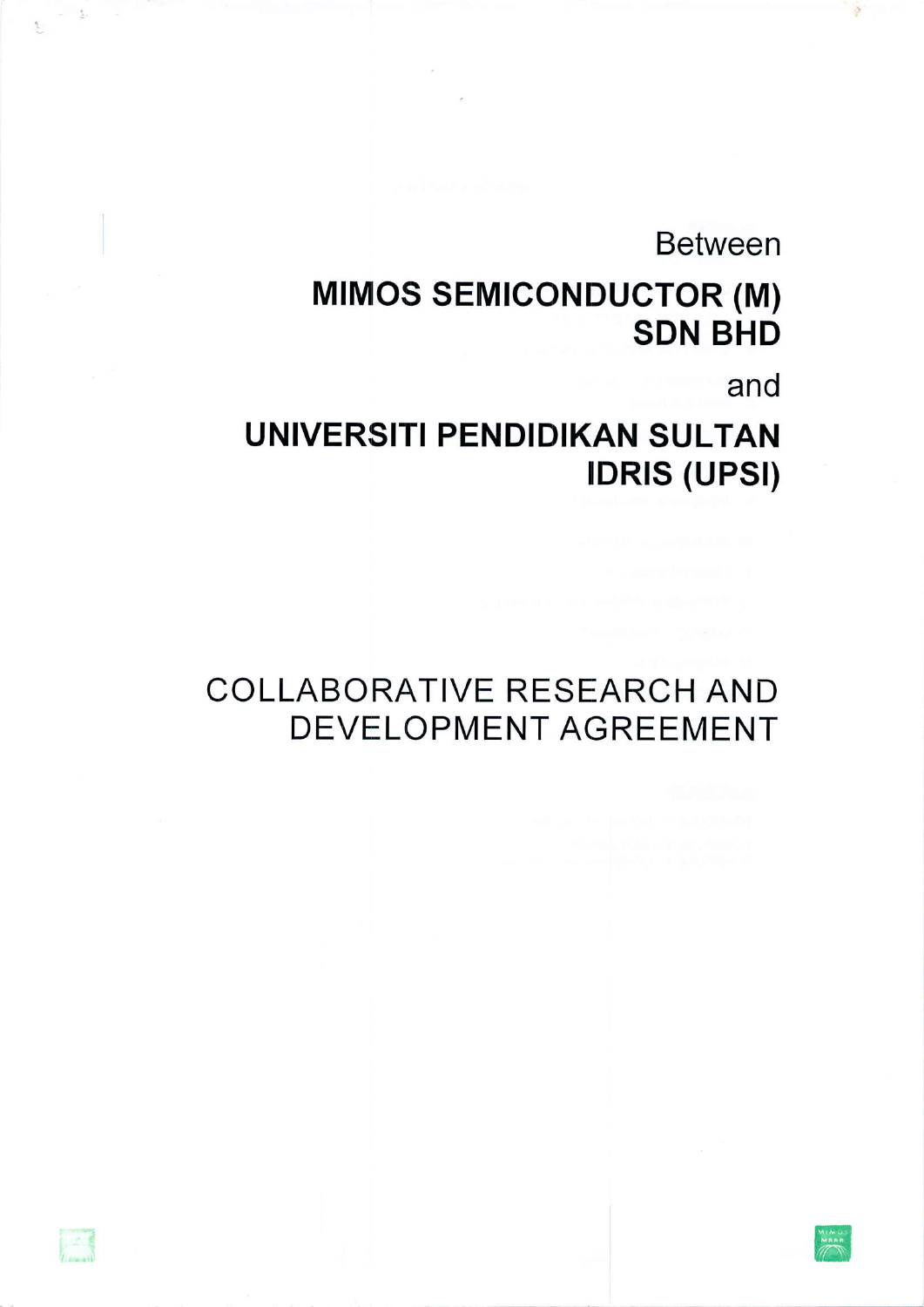#### TABLE OF CONTENTS

#### **CLAUSES**

- 1. RECITALS
- 2. DEFINITIONS & INTERPRETATION
- 3. COLLABORATIVE RESEARCH
- 4. DURATION AND GOVERNANCE
- 5. EXPENSES & FUNDING
- 6. PUBLICATIONS
- 7. INTELLECTUAL PROPERTY RIGHTS
- 8. PROJECT TEAM
- 9. RESEARCH MATERIALS
- 10. COMMERCIALISATION
- <sup>1</sup>1. CONFIDENTIALITY
- 'I2. REPRESENTATIONS & WARRANTIES
- 13. LIABILITY & INDEMNITY
- 14. TERMINATION
- 'I5. MISCELLANEOUS

### **SCHEDULES**

SCHEDULE 1-SCOPE OF WORK SCHEDULE 2 - GOVERNANCE SCHEDULE 3 - COMMERCIALISATION



 $\bar{\mathcal{I}}$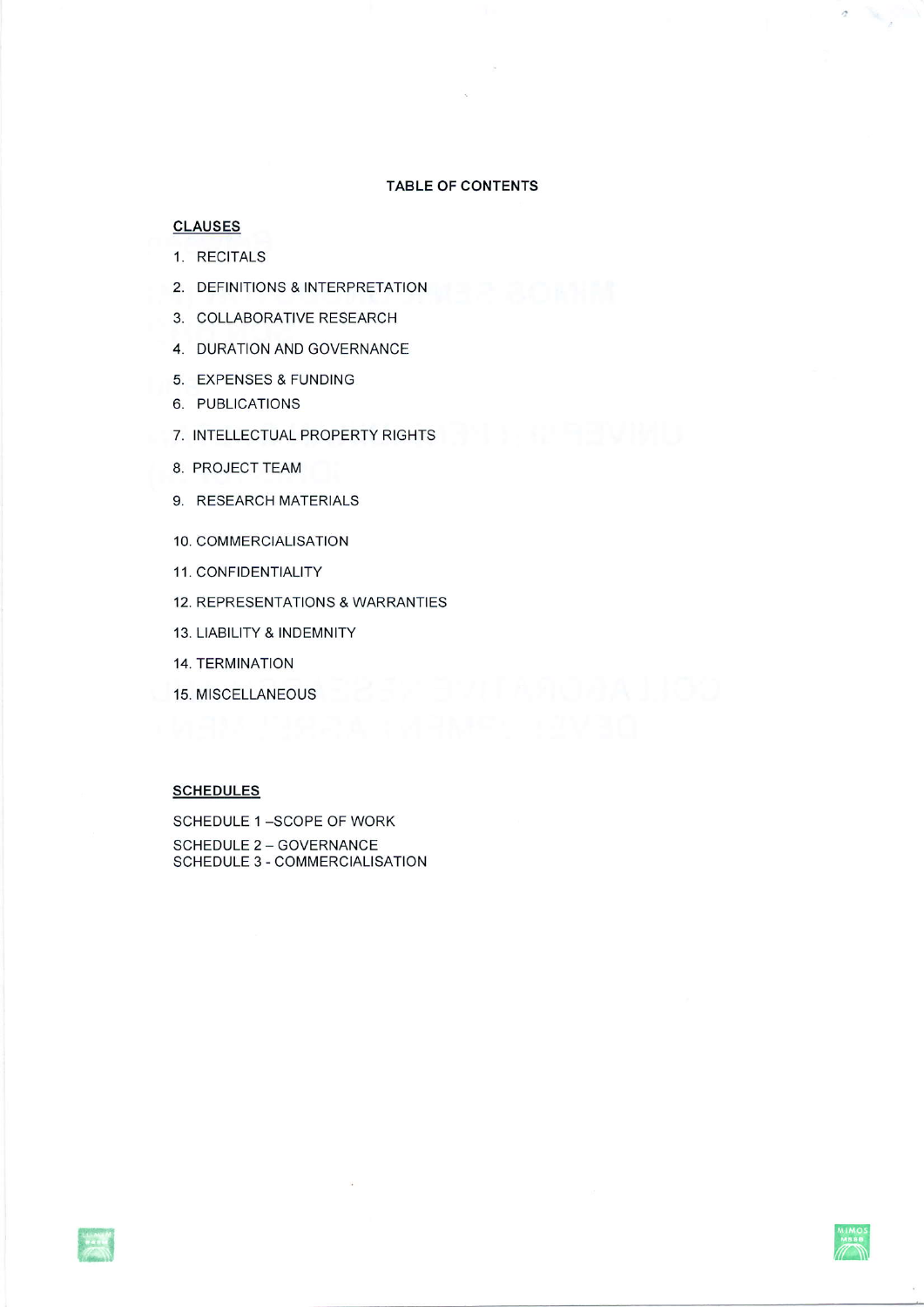### THIS cOLLABORATIVE RESEARCH AND DEVELOPMENT AGREEMENT ("Agreement') is

made on the  $1^{8^2}$  day of  $\Delta$  $49$  2017

#### BETWEEN

MIMOS SEMICONDUCTOR (M) SDN BHD (Company No.: 498484-V), a company incorporated in Malaysia with its registered office at Technology Park Malaysia, 57000 Kuala Lumpur ("MSSB") of the one part;

#### AND

UNIVERSITI PENDIDIKAN SULTAN IDRIS (UPSI), an institution of higher learning established under the Universities and University Colleges Act '1971 whose address is at 35900 Tanjong Malim, Perak Darul Ridzuan ("Collaborator") of the other part.

MSSB and the Collaborator hereinafrer referred to collectively as the "Parties' and singularly as the "Party".

#### 1. **RECITALS**

- A. MSSB as a wholly owned company of MIMOS Berhad, has the right and authority to collaborate with commercial Parties and develop technologies which are developed by MIMOS Berhad in furtherance of MIMOS Berhad's national policy objectives.
- The Collaborator is an institution of higher learning which is involved in research and development in the field of Nanomaterials (Graphene). B.
- $C$ . MSSB and Collaborator wish to collaborate through the sharing of their respective technologies and expertise to jointly develop new technologies that are mutually beneficial.
- The Parties hereto wish to formalise their collaboration and to establish the terms and conditions upon which the collaboration will be carried out and the new technologies will be developed and potentially commercialised by the Parties. D.

NOw THEREFORE, THE PARTIES HERETO AGREE as follows:

#### 2.@ DEFINITIONS AND INTERPRETATION

2.1. For purposes of this Agreement, the following expression shall, unless the context otherwise requires, have the meanings hereby assigned to them:

"Agreement" refers to this agreement, lhe terms and conditions herein, including its Schedules and any amendments to the same as may be agreed to in writing by the Parties from time to time.

"Background Intellectual Property" refers to property and the legal rights therein owned or controlled by any Party to this Agreement which is required in order to develop and/or use Project lntellectual Property.

"Completion Date" means the completion date of a Project which shall be the date of issuance of the Final Report as specified in the relevant Scope of Work.

"Confidential Information" means all know how, commercially valuable information in whatever form including unpatented inventions, product derivatives; be it in its original or modified form, trade secrets, formulas, graphs, flowcharts, diagrams,